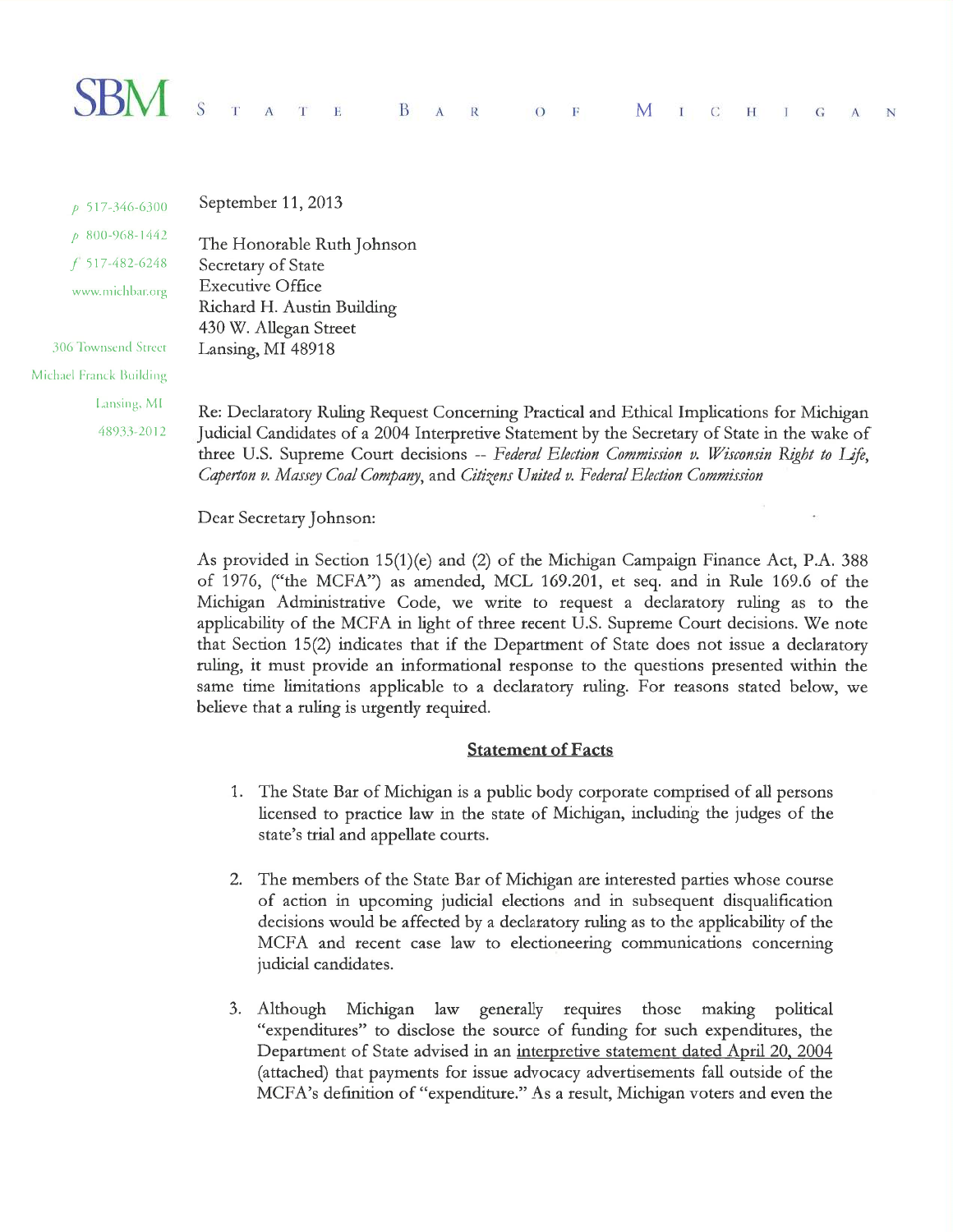The Honotable Ruth Johnson September 11, 2013 Page 2 of <sup>5</sup>

> MCFA's definition of "expenditure." As a tesult, Michigan voters and even the candidates themselves do not necessarily know the soutce of funding for issue advocacy advertisements. Notably, in judicial elections since 2004, a steadily growing percentage of campaign ads has been funded by undisclosed sources, to the point that three-quarters of the spending in the 2012 race for the Oakland County Circuit Court and in the 2012 Supreme Court races came ftom undisclosed sources.

- 4. The Department of State's 2004 interpretive statement did not distinguish between political advertisements concerning executive and legislative candidates and those concerning judicial candidates. The State Bar believes that three U.S. Supreme Court cases decided after the 2004 interpretive ruling -- Federal Election Commission v. Wisconsin Right to Life (2007), Caperton v. Massey Coal Company (2009), and Citizens United v. FEC (2010) -- necessitate clarifying that ruling to exempt advertisements concerning judicial candidates from its scope so that such communications fall within the definition of "expenditure" for purposes of MCFA disclosure requirements. Federal Election Commission v. Wisconsin Right to Life described authentic issue advocacy as an effort to motivate viewers to contact a public official to act on a matter of policy. Such advocacy does not apply to judicial candidates. *Caperton v. Massey Coal Company* established that a judge who rules in cases involving the judge's major campaign ftnance supporter deprives the opposing party of his or her due process right to an impartial coutt hearing, When the source of judicial campaign electioneering expenditutes is hidden from the public, parties cannot know whether their due process rights are compromised by their opponents' campaign support for the judge hearing their case. Finally, Citizens United v. Federal Election Commission, at the same time that it expanded the role of corporations and unions in election funding, explicitly recognized that disclosure of the source of the funding allows citizens to react to the speech in <sup>a</sup>"proper way."
- 5, As lawyers and judges, members of the State Bar of Michigan arc affected by the 2004 interpretive statement only as it relates to judicial campaigns. The State Bar does not seek clarification beyond judicial campaigns, or anything other than prospective clarification.

## **Discussion**

MCFA defines "expenditure" to include any "payment of money or anything of ascertainable monetary value . . . in assistance of, or in opposition to, the nomination or election of a candidate" and tequites that such expenditures be disclosed to the public. The statute, howevet, contains an exception to the definition of "expenditure" "fot communication on a subject or issue if the communication does not support or oppose a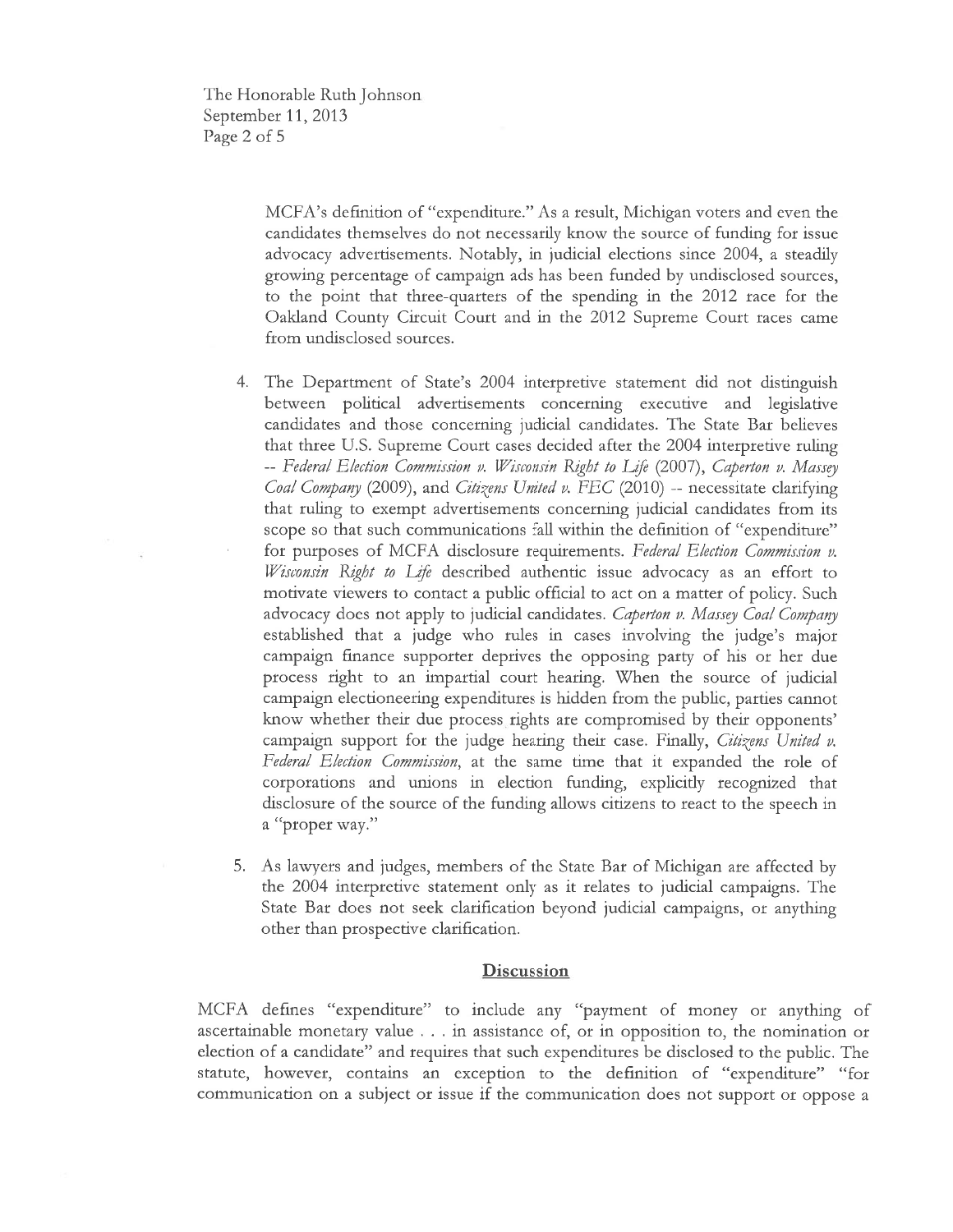The Flonorable Ruth Johnson September  $11,2013$ Page 3 of 5

ballot question or candidate by name or clear inference." The Department of State explained in its 2004 interpretive statement that this exception to the definition of "expenditure" applies to "all non-express advocacy communications." The Department of State detailed and applied the long-running distinction in campaign finance law between express candidate advocacy on one hand and issue advocacy on the other, and interpreted the MCFA definition of "expenditure" as encompassing the former, but not the latter.

More recently, however, the U.S. Supreme Court's 2007 decision in Federal Election *Commission v. Wisconsin Right to Life* further clarified the legal line between express advocacy and issue advocacy. Under Wisconsin Right to Life, a political ad is considered express advocacy or its "functional equivalent" if it is "susceptible of no reasonable interpretation other than as an appeal to vote for or against a specific candidate."  $\,$ 

What other purpose might someone have to make expenditures concerning candidates during a campaign than to urge their election or defeat? Under the *Wisconsin Right to Life* standard, the answer can be that someone might be attempting to educate the public about an issue on which an officeholder who happens to be running for reelection will soon be voting. The Court in *Wisconsin Right to Life* explained that "genuine issue ad[s]" "focus on a legislative issue, take a position on the issue, exhort the public to adopt that position, and urge the public to contact public officials with respect to the matter." The standard formula for this type of ad is one that describes a public policy or position, such as support for legislation on education, and then concludes with "Tell Rep. X to stand up for Michigan's children by supporting the Educate MI Act."

The Supreme Court's explanation of issue ads—which are exempt from the MCFA definition of "expenditure" under the 2004 interpretive statement-makes clear that no ads identifying candidates for judicial office can fairly be described as issue ads. A judicial candidate, unlike other candidates for elective public offìce, is not in a position to be lobbied on issues. A judge's decisions must be driven solely by the facts of the case before the court and by the law as it applies to those facts, If our system of justice is to have integrity and the confidence of the public, the only issue advocacy directed at a judge must take place within the courttoom. Because a judge may not constitutionally be influenced by public advocacy, it is not reasonable to interpret "issue ads" as efforts to influence judicial behavior rather than voter behavior. For these reasons, payments for advertising related to judicial candidates do fall within the scope of the MCFA definition of "expenditure" and can never constitute issue advocacy exempt from that definition.

There is another related and equally serious reason why advertising in judicial campaigns must not be exempted from disclosure, and that is the shadow that secret judicial electioneering casts on the appearance of judicial impartiality. In *Caperton v. Massey Coal* Company, the U.S. Supreme Court recognized that "there is a serious risk of actual bias when a person with a personal stake in a particular case had a significant and disproportionate influence in placing the judge on the case by raising funds or directing the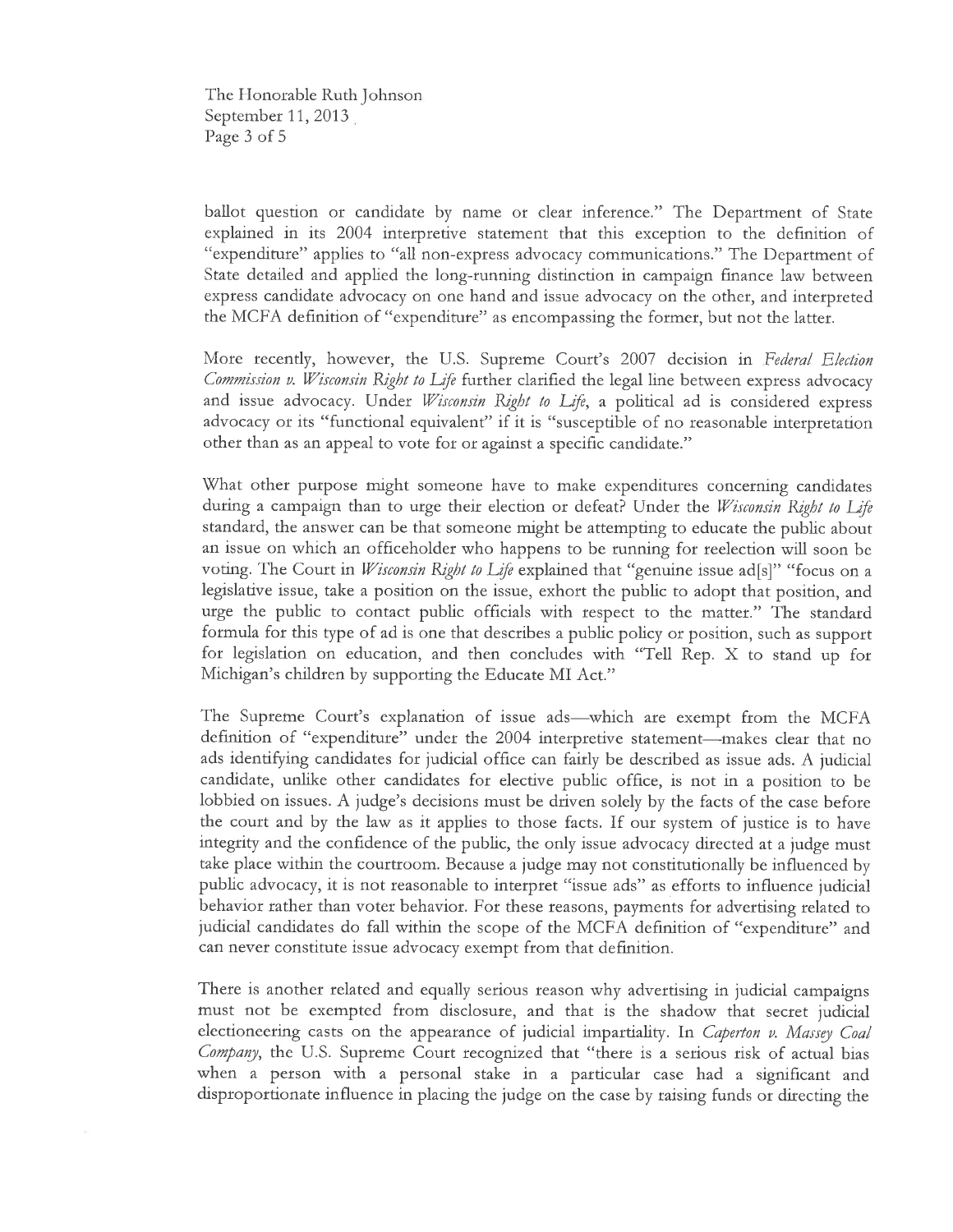The Honorable Ruth Johnson September 11, 2013 Page 4 of <sup>5</sup>

judge's election campaign when the case was pending or imminent." To determine whether a campaign expenditure rises to the level where the candidate-beneficiary ought to be disqualified in a future case, the candidate and the public must know where the funds for the expenditure came from, what percentage of the total expenditures for the candidate they constituted, and whether the fundet had a case or cases pending in the coutt fot which the candidate seeks a seat. Unless disclosute is tequired in judicial campaigns, the public's ignorance about the expenditures is complete: no one knows the answers to any of these questions. A Michigan court tule, MCR 2.003, makes the judges' obhgations under Caþerton clear and shows why it is important that the source of judicial expenditures be disclosed:

Rule 2.003 Disqualification of Judge<br>(A) Applicability. This rule applies to all judges, including justices of the Michigan Supreme Court, unless a specific provision is stated to apply only to judges of a certain court. The word "judge" includes a justice of the Michigan Supreme Court.

(B) Who May Raise. A party may raise the issue of a judge's disqualification by motion or the judge may raise it.

(C) Gtounds.

(1) Disqualification of a judge is watranted for teasons that include, but are not limited to, the following:

 $(a)$  The judge is biased or prejudiced for or against a party or attorney. þ) The judge, based on objective and reasonable petceptions, has either (i) a serious risk of actual bias impacting the due process rights of a party as enunciated in Caperton v Massey, US\_ ; 129 S Ct 2252; 173 L Ed 2d 1208(2009), or (ii) has failed to adhere to the appearance of impropriety standard set forth in Canon 2 of the Michigan Code of Judicial Conduct. ...

As *Caperton* notes, codes of conduct like this serve to maintain the integrity of the judiciary and the rule of law. In the absence of disclosure, howevet, a judge who has ptevailed in a campaign in which there were significant undisclosed electioneering expenses may not be able to determine whether grounds for disqualification under this rule exist, or to defend himself or herself against suspicions of bias or favor. Nor can patties appearing before a judge and the lawyers who tepresent them determine whether they have grounds to make a motion under 2.003  $(B)(c)(1)(b)$ .

There is no First Amendment impediment to the clarification we seek. For the reasons stated above, we believe that all advertising in judicial campaigns is the functional equivalent of express advocacy for purposes of MCFA. Even if that were not so, Citizens United made clear that disclosure requirements do not have to be limited to express advocacy and its functional equivalent, and that disclosure is the less restrictive, and hence